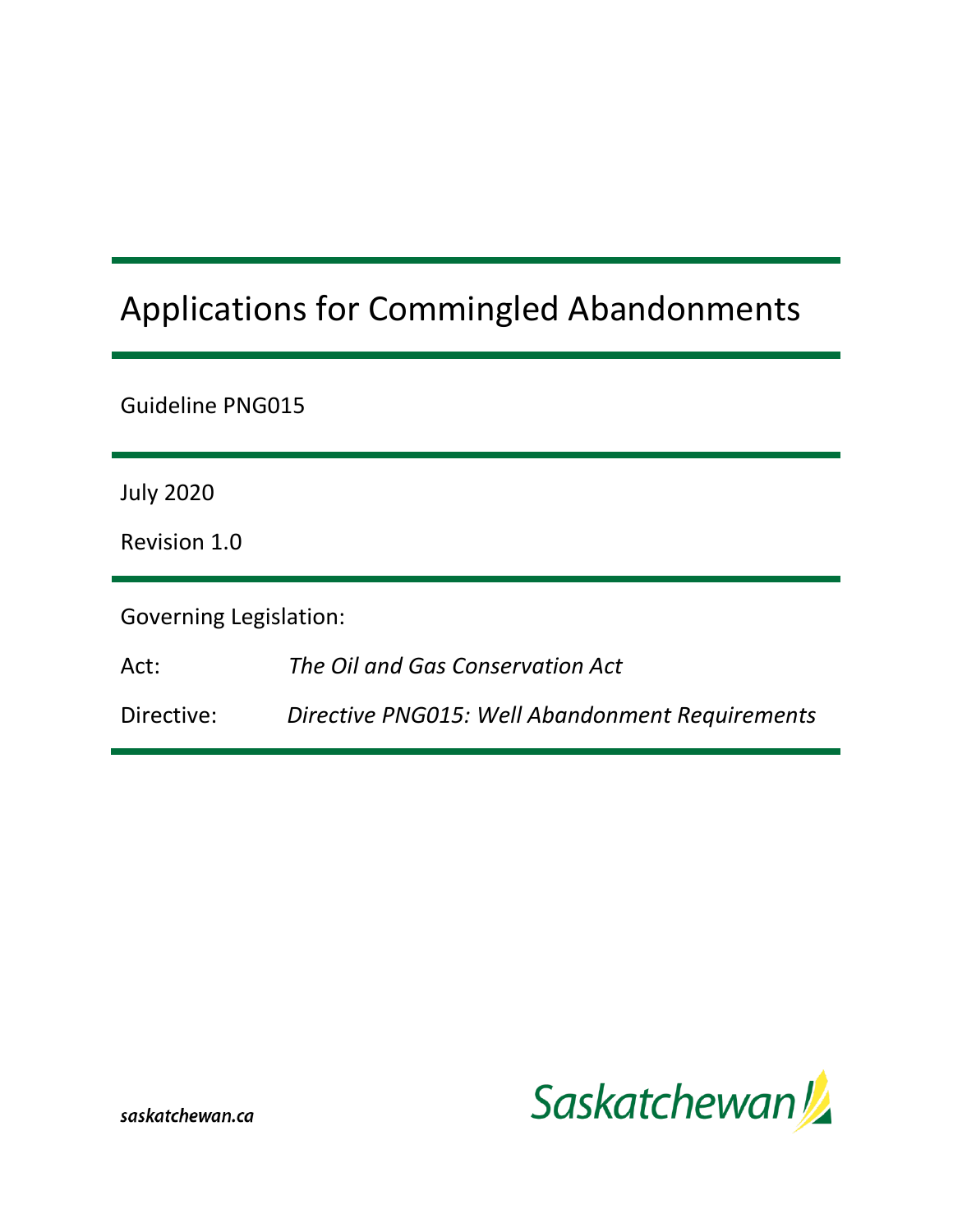### **Record of Change**

| <b>Revision</b> | Date       | <b>Description</b>     |
|-----------------|------------|------------------------|
| 0.0             |            | Initial draft          |
| 1.0             | July, 2020 | Approved first version |
|                 |            |                        |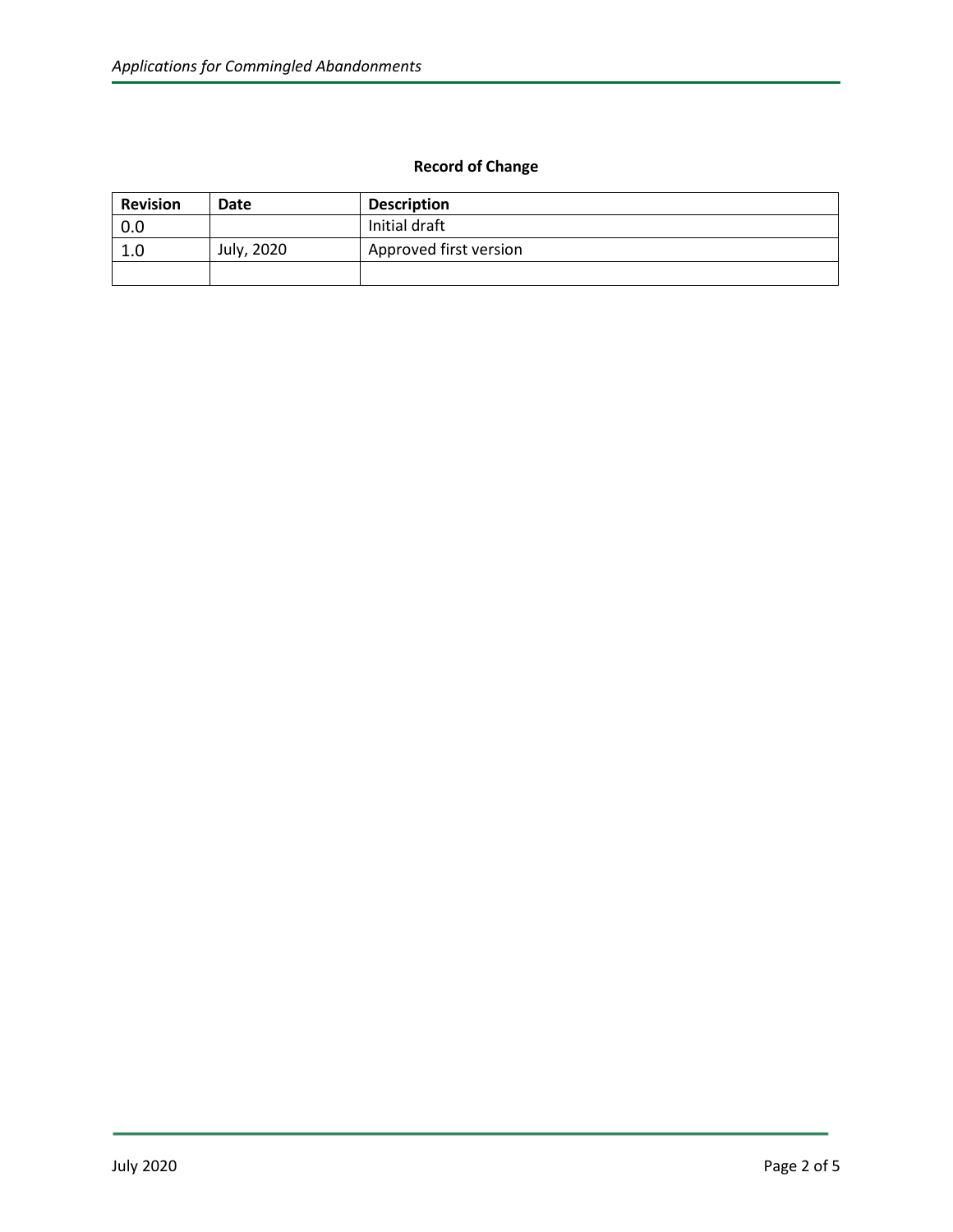## **Contents**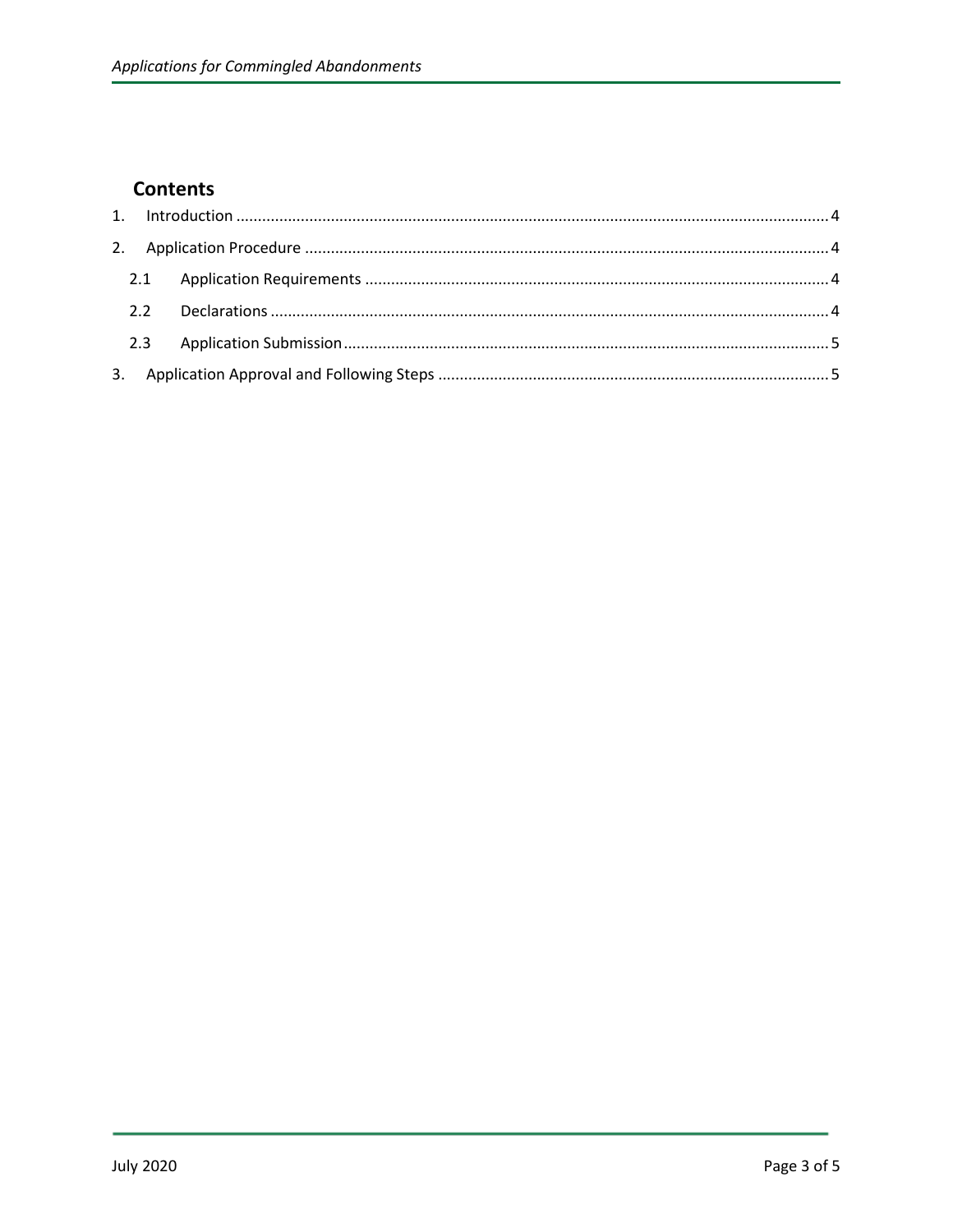#### <span id="page-3-0"></span>**1. Introduction**

This Guideline supports *Directive PNG015: Well Abandonment Requirements* (Directive PNG015) by providing instruction on how to apply for an approval of commingled abandonments for wells with completions in the Milk River and Medicine Hat Formations.

#### <span id="page-3-1"></span>**2. Application Procedure**

The Ministry of Energy and Resources (ER) administers the application procedure for commingled abandonments in accordance with the requirements set out in sections 4.3 and 6.2.3 of Directive PNG015. The process described in this Guideline involves applying to ER for pre-authorization for the abandonment of a group of commingled wells before applying for the abandonment of these wells in the Integrated Resource Information System (IRIS).

#### <span id="page-3-2"></span>**2.1 Application Requirements**

The following information must be provided in an application for commingled abandonments:

- A listing of wells subject to the application;
- Necessary pressure data;
- A program of abandonment operations; and
- Declarations outlined in section 2.2 below.

#### <span id="page-3-3"></span>**2.2 Declarations**

The following declarations must be submitted for each well with an application for a commingled abandonment:

- The zones to be abandoned commingled are Milk River Sands and Medicine Hat Sands;
- If the total depth of the well is deeper than the Medicine Hat Formation, the deeper portion of well is either cased with no perforations or has been properly abandoned;
- If there are shallower zones to be abandoned, they will be segregated from the Milk River and Medicine Hat Sands;
- There is surface casing in the well;
- The production casing and surface casing strings were cemented to surface;
- The cement quality behind the casing is adequate to provide base of ground water protection;
- There is hydraulic isolation above, below and in-between the zones being abandoned;
- The mineral lessor is Crown for both zones;
- There are no integrity issues with the well excluding any packer left in the well or fish-in-thehole;
- If there is a packer to be left in the well, it is below the Milk River perforations;
- If there is a fish-in-the-hole, is it below the top of the Milk River;
- There are no surface casing vent flow or gas migration issues;
- The commingled shut-in pressure has been obtained and included with the application;
- The commingled shut-in pressure does not exceed 1,300 kilopascals;
- There is no active injection or disposal within 3 kilometers (km);
- There is no proposed hydraulic fracking planned within 3 km; and